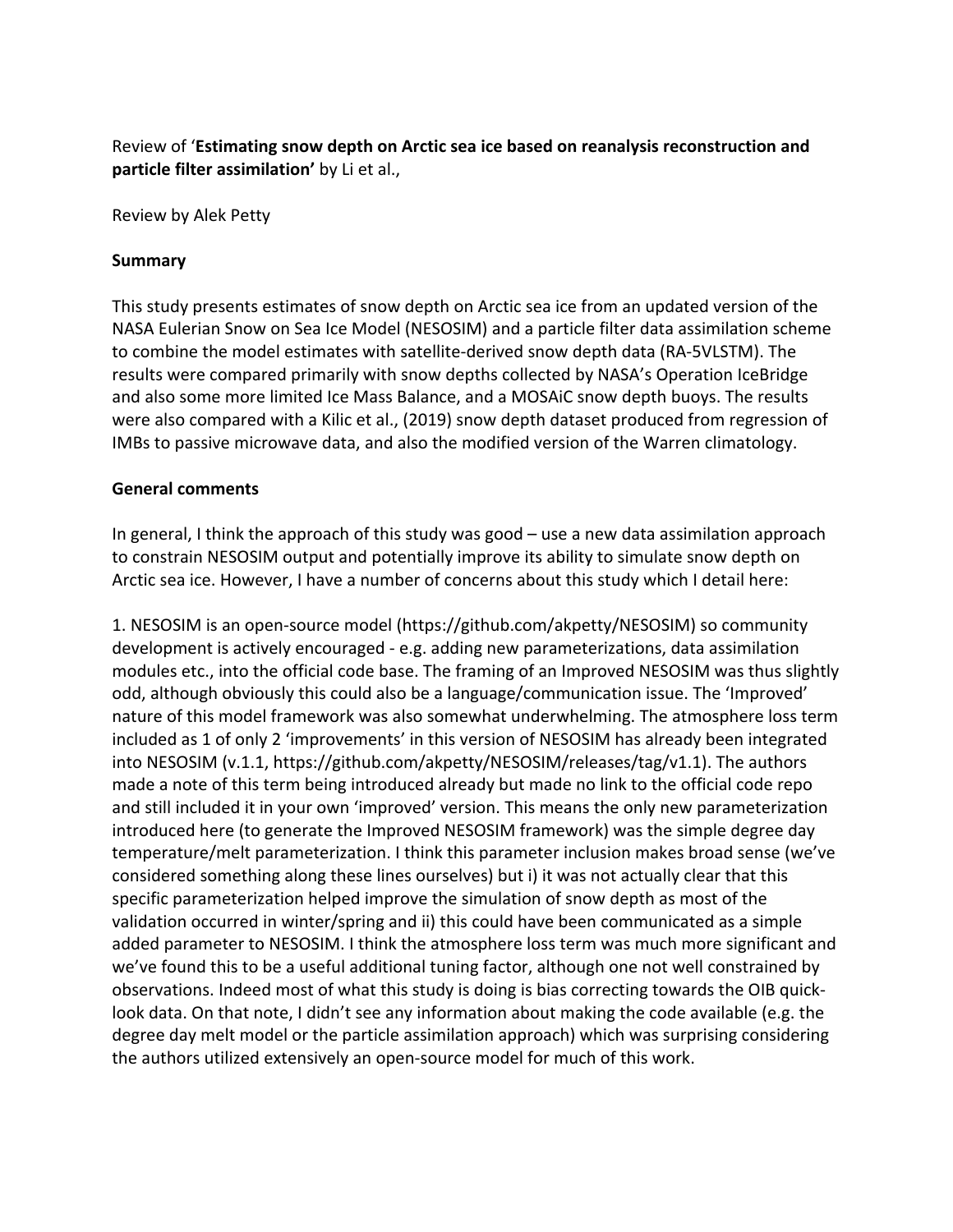2. A big issue is that quick-look OIB snow depths are used as truth, with bias corrections/model calibration carried out to improve the fit to this dataset, essentially. However, deriving snow depths from Snow Radar data collected by OIB is challenging (Kwok et al., 2017,) and wide differences exist across the different products. We make a big point about this in the original NESOSIM paper (Petty et al., 2018, P2018). More recent research has shown that OIB QL is ~5 cm thinner than the consensus from the three 'final' products analyzed in P2018 (Petty et al., in prep), see preliminary figure below. These are (since 2013) quick-look data, supposed to provide a basic overview of sea ice conditions, not really a reliable dataset for validating models/retrievals.



*Figure 1: Comparison of the median snow depth from the three different OIB snow depth products used in Petty et al., (2018) and the quick-look (QL) OIB snow depth data. Data are gridded to a 100 km polar stereographic domain before the comparison.*

There were also plenty of other parts of the study where data uncertainties are vaguely described and, in some cases, described with worrying levels of certainty ('The satellite-derived snow depth contains an uncertainty of 1 cm,').

3. I was hoping this paper would provide a much deeper explanation and insight into particle filter data assimilation, but the paper provided only really a minimal description of this. In no way is the approach reproducible. It also left me feeling unsure how much the authors understood about the approach and how best to implement this. The particle number sensitivity test did not feel satisfactory.

4. The RA-5VLSTM dataset was used as the only input to the data assimilation system but the citation linked to is just a data portal that I was unable to translate, so really there is no background to how this data was obtained and how well it agrees with other snow depth datasets that exist. My guess is that the INESOSIM-PF run tracks this observational dataset quite closely, but it's unclear if that's a good thing or not.

## **Specific comments**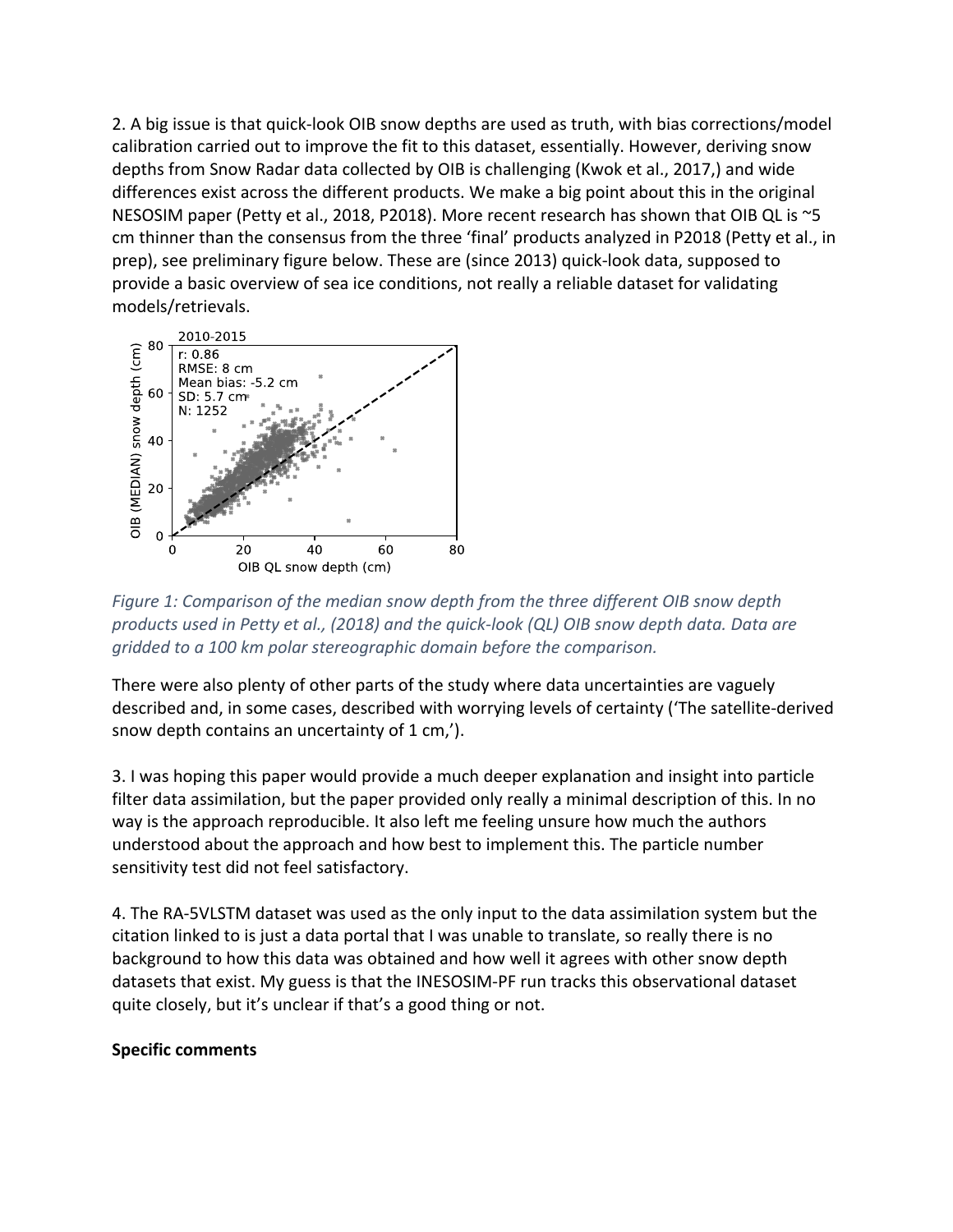The statistics of RMSE and MAE include the bias – so really all the statistics presented are highly sensitive to the presence of a bias. Most of this study seemed to involve basic bias correction (which is somewhat understandable considering the large uncertainties in snow) but limits the impact of the results presented. Generally I think it is not a good idea to express RMSE/bias changes as percentages. Just stating the change in absolute terms is easier for the reader to assess.

L73-74: this particle filter methodology and motivation needs to be much better described.

'Section 3.2 Two snow depth retrieval methods' – why are these not in the data section? They are previous data not really created in this study - one 'retrieval' - the multi-linear regression to passive microwave data from Kilic et al., (2019) and then the Warren 1999 (W99) quadratic fit to in-situ snow depths.

It is also confusing that you use the W99 with snow depths halved over FYI as well, and refer to this as an NSIDC product (taken from the CryoSat-2 implementation of this). This was also used in P2018 and is typically referred to as the modified Warren climatology. This was referenced in P2018 (and I think was first introduced by Laxon et al., 2013). I don't think it should be referred to as an NSIDC product particularly.

L201: 'However, the updated algorithm has not been debugged' is a bit of a strange way of framing this. The code is on GitHub (version 1.1) so you should ideally cite that more clearly, as it is exactly the same as the 'improved' atmosphere snow loss term used in this study.

L240 – 'Therefore, the model was insensitive to  $\beta$ .' – really, it's just insensitive in the regions where we have observations (e.g. in the central Arctic). P2018 showed how in more marginal seas it has a bigger impact.

L243 – now a bit confused regarding the parameter you're looking at here. I think it's beta but why choose that if NESOSIM is *less* sensitive to this parameter?

Section 4.1.1. – the problem here is that you're fitting to quick-look OIB now depths that are likely biased. To accommodate the product uncertainty in P2018 we looked at the different algorithms and noted the wide-spread made it hard to calibrate.

Figure 3 – this is not really a great way of showing differences/biases between runs as the lines all look basically the same.

Figure 4 - Bimodal NESOSIM output is interesting, what's going on there? I think P2018 showed weak evidence of bimodality.

L280-287 – but you don't seem to use the F labelling in the figures/tables?

Section 4.2 – these descriptions were generally quite unclear